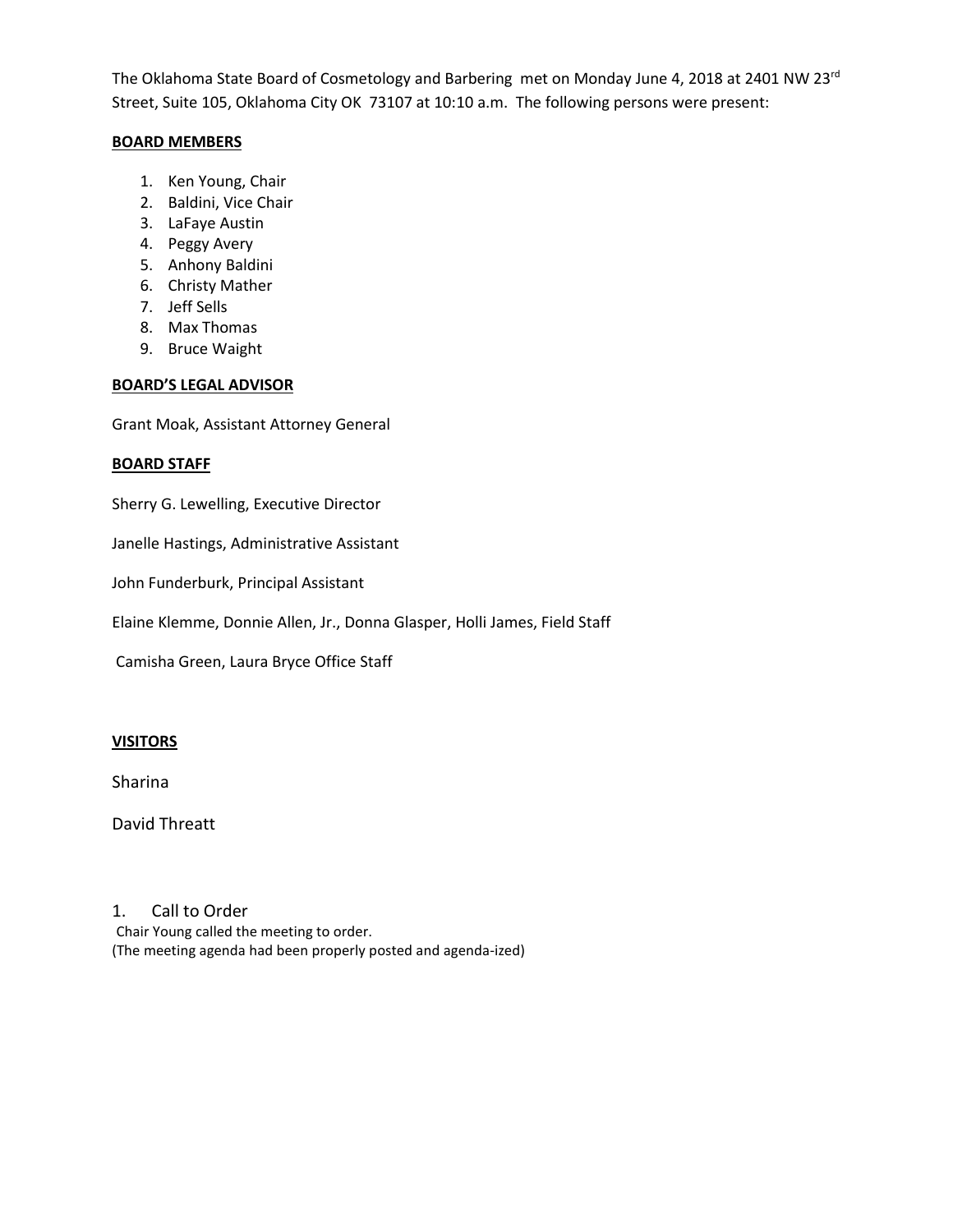# 2. Roll Call

### **Quorum was established with roll call. The following persons answered roll call:**

- 1. Ken Young, Chair
- 2. Anthony Baldini, Vice Chair
- 3. LaFaye Austin
- 4. Peggy Avery
- 5. Machelle Callicoat
- 6. Christy Mather
- 7. Jeff Sells
- 8. Max Thomas
- 9. Bruce Waight
- 3. Discussion and Possible action regarding certification of records from Florida and California

 This item was assigned to reciprocity and legislative committees for further research and tabled until July 9, 2018 meeting.

- 4. Budget Committee Report- see item number 6.
- 5. Discussion and Possible Vote to enter into executive session pursuant to 25 O.S. §307(B)(1) to discuss the performance and salary, including possible performance-based adjustments pursuant to OAC 260:25-7-27, of the following employees: inspectors, examiner, administrative technicians, administrative assistant, customer assistant representative, accounting technician, principal assistant and executive director.

Vote to enter executive session

A motion was made by Mr. Thomas and seconded by Mr. Sells to enter executive session

Voting: Baldini, yes; Austin, yes; Avery, yes; Callicoat, yes; Mather, yes; Sells, yes; Thomas, yes; Waight, yes

Motion Passed.

A motion was made by Mr. Thomas and seconded by Mr. Sells to reenter into open session

Voting: Baldini, yes; Austin, yes; Avery, yes; Callicoat, yes; Mather, yes; Sells, yes; Thomas, yes; Waight, yes

Motion Passed.